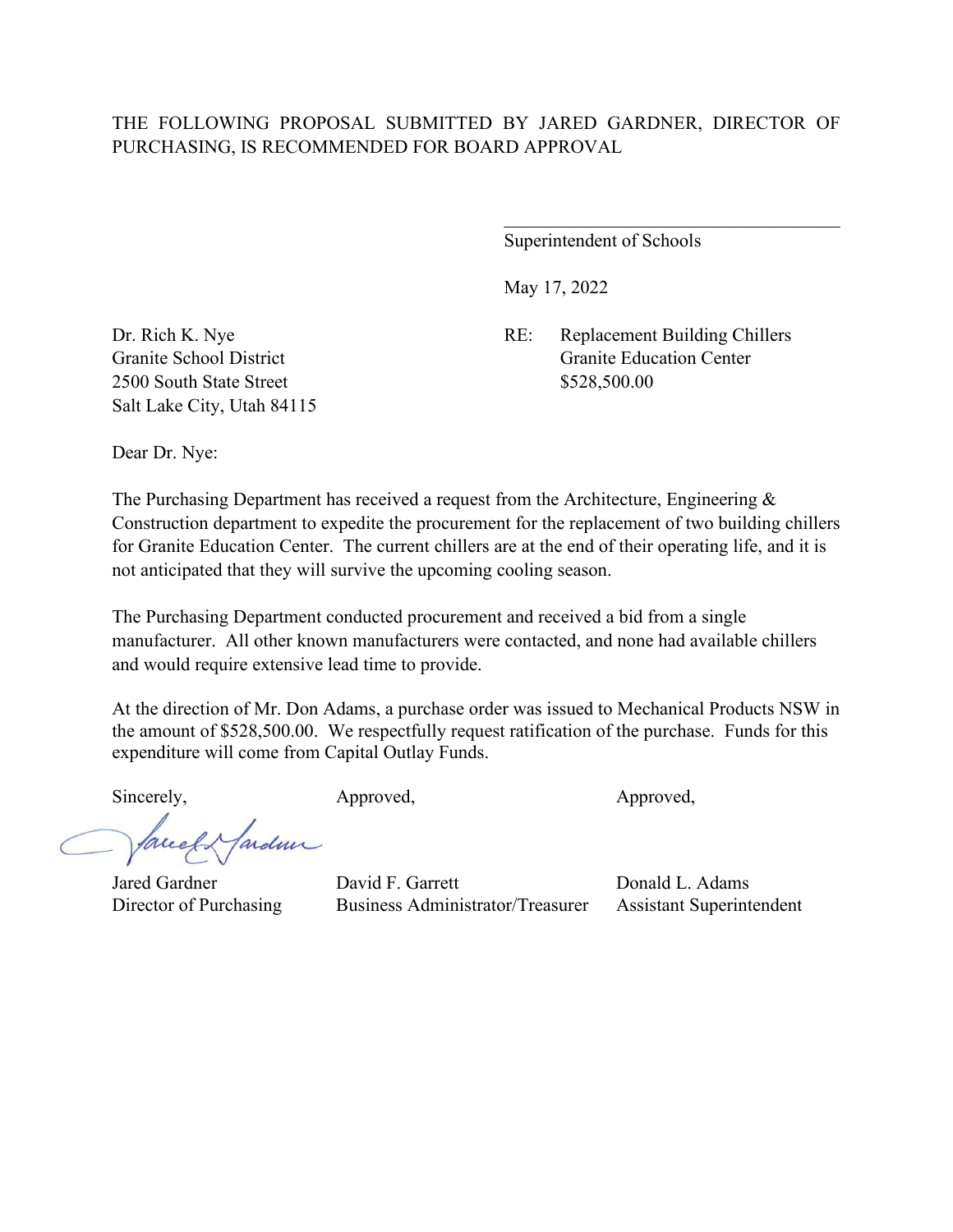

**Support Services** 2500 S. State Street Salt Lake City, UT 84115

385-646-4597 Fax 385-646-4351 www.graniteschools.org

May 11, 2022

Superintendent Rich K. Nye **Granite School District** 2500 South State Street Salt Lake City, Utah 84115

#### **Ratification for Purchase of HVAC System (Chiller) SUBJECT:** For the Granite Education Center (GEC)

Dear Dr. Nye,

Pursuant to the April 26, 2022 memorandum, discussing ratification of specific purchases required to keep projects on schedule and completed before disruption of school operations, and presented to the Board of Education on May 3, 2022, I would like to request the following acquisition be ratified:

The HVAC system at the GEC, which serves the GTI, Wilson Elementary School, and the administration building, is currently in default mode and struggles to maintain cool temperatures even on temperate spring days. The maintenance department has been valiant in their attempts to repair the system, but unfortunately a replacement is required. In order to replace the system before a complete failure, and to minimize the disruption to the start of the school year, we solicited bids for the equipment replacement. In order to procure the necessary equipment for installation, a purchase order was issued to Mechanical Products NSW in the amount of \$528,500.00 for the purchase of the chiller. We had the opportunity to secure a chiller that is currently under construction on the factory assembly line. If we did not take the opportunity to issue the PO by May 9, it is likely we would have to wait 8-12 weeks for a new system to be built. It was for this reason the purchase occurred prior to the next available board meeting on May 17. A note to the next steps, a contractor will still need to be procured and a purchase order issued for the installation. We anticipate the chiller to be on site in late June or July and installed just prior to the return of teachers and district staff on August 11, 2022. We respectfully request ratification of this purchase. Funds for this purchase will come from Capital Outlay Funds.

Respectfully,

 $ol($ 

Donald Adams **Assistant Superintendent, Support Services**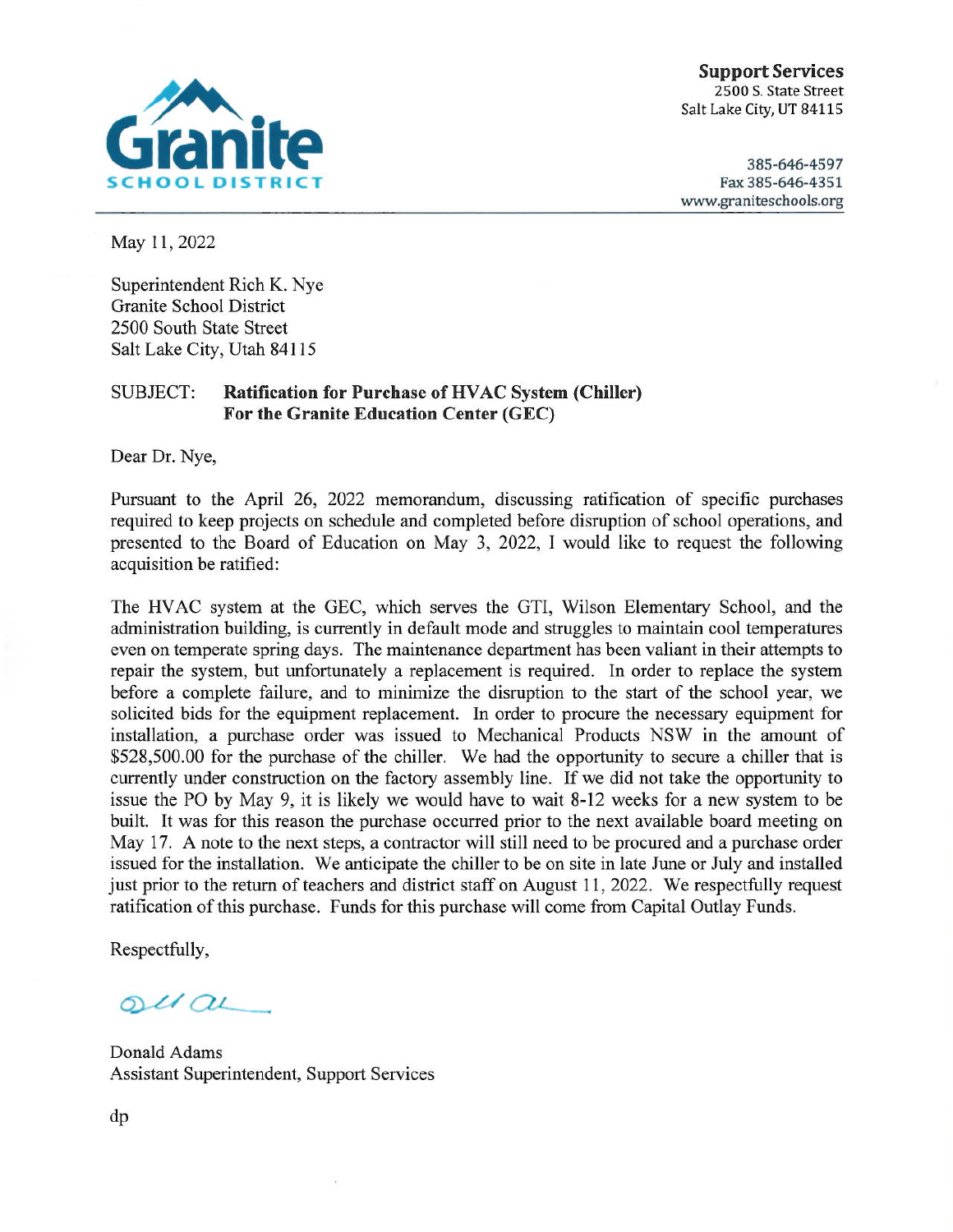Superintendent of Schools

May 17, 2022

Dr. Rich K. Nye RE: Purchase of Cleaning Caddies Granite School District **for Custodial Services** for Custodial Services 2500 South State Street Requisition No. 704374

Salt Lake City, Utah 84115 \$63,632.53

Dear Dr. Nye:

The Purchasing Department has received a requisition signed by Mr. Rex Goudy and Mr. Donald L. Adams for the purchase of 17 Versa Cleaning Caddies. The products are for the Granite School District Custodial Services Department.

These scrubbers are available from Waxie Enterprises under State Contract MA354.

Permission is requested to issue a purchase order in the amount of \$63,632.53 to Waxie Enterprises. Funds for this expenditure are to come from the Custodial Services equipment budget.

Sincerely, Approved, Approved, Approved,

ardmi auch-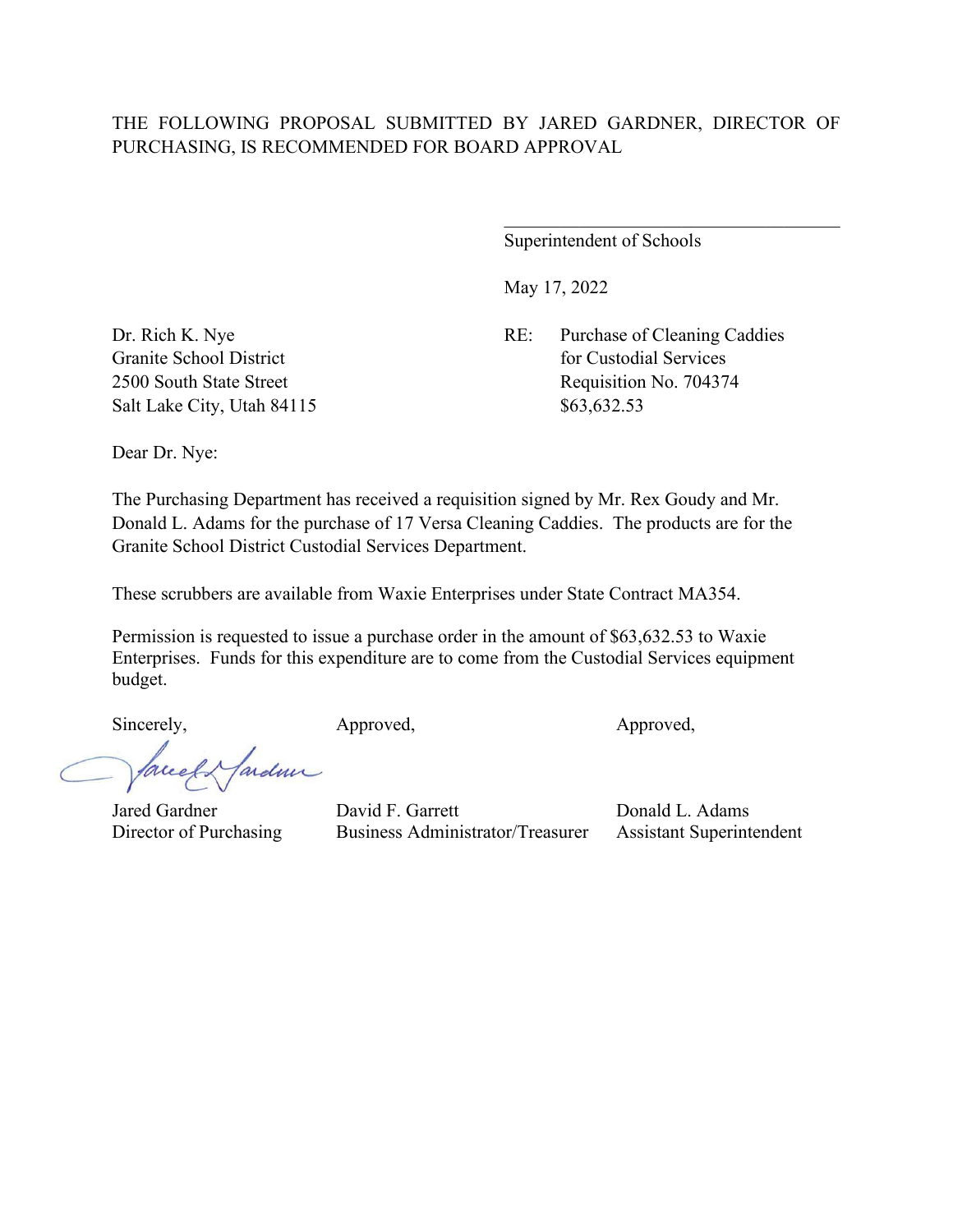Superintendent of Schools

May 17, 2022

Dr. Rich K. Nye Granite School District 2500 South State Street Salt Lake City, UT 84115 RE: Print Shop Copier Maintenance \$75,000.00 - Estimated

 $\mathcal{L}_\mathcal{L}$  , which is a set of the set of the set of the set of the set of the set of the set of the set of the set of the set of the set of the set of the set of the set of the set of the set of the set of the set of

Dear Dr. Nye:

The Purchasing Department received a request to issue an open purchase order to provide ongoing maintenance and support to our copy machines in the print shop.

The services are available under state contract AR457 with a local Canon's authorized service provider Canon Solutions America.

This letter respectfully requests permission to issue a purchase order for \$75,000.00 to Canon Solutions America. Funds for this purchase are to come from the Print Shop budget.

facell fardner

Jared B. Gardner David F. Garrett

Sincerely,  $\qquad \qquad \text{Approved:}$ 

Director of Purchasing Business Administrator/Treasurer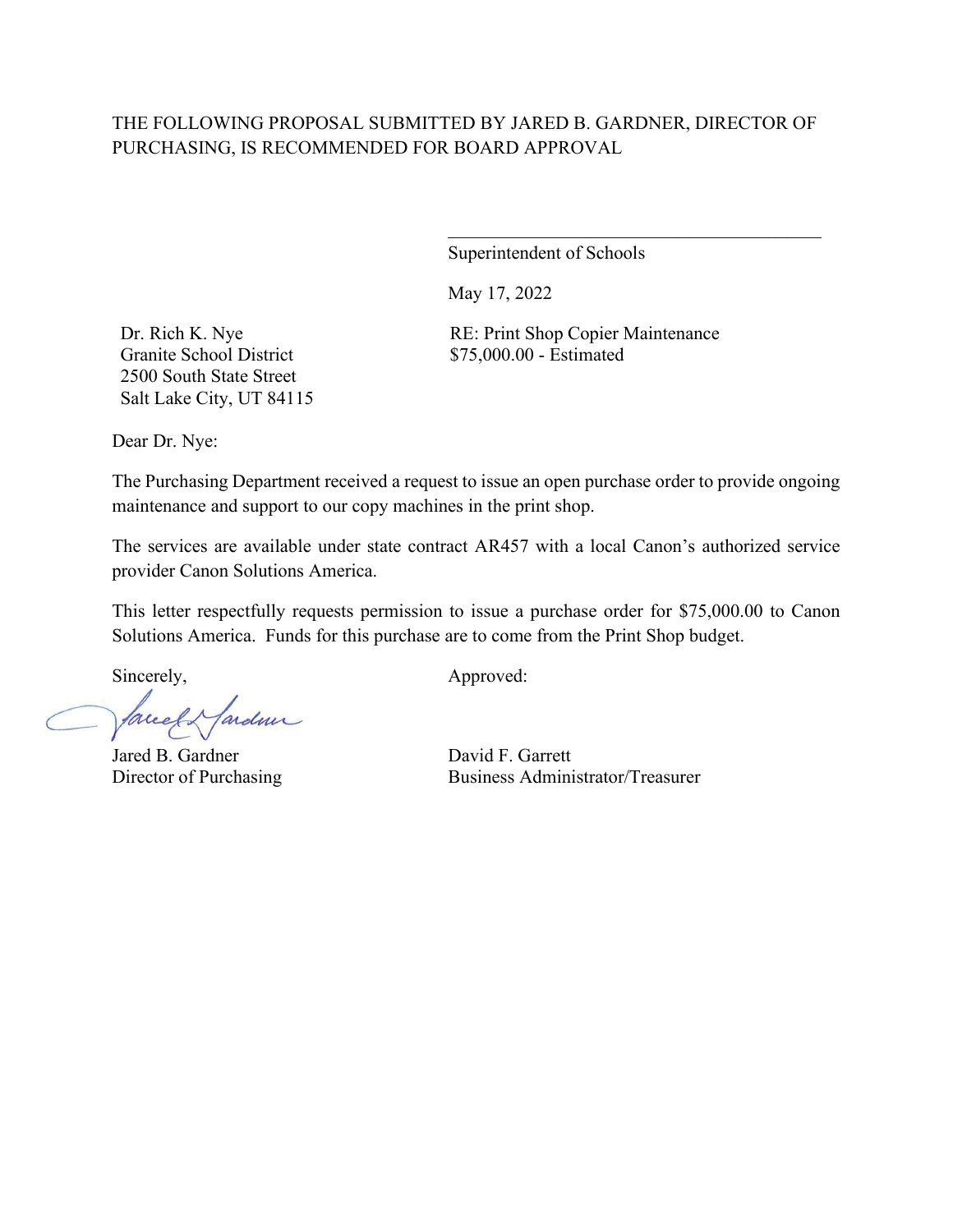Superintendent of Schools

May 17, 2022

Dr. Rich K. Nye Granite School District 2500 South State Street Salt Lake City, UT 84115 RE: English Language Learner Tools Requisition No. 704517 \$98,631.90

 $\mathcal{L}_\mathcal{L}$  , which is a set of the set of the set of the set of the set of the set of the set of the set of the set of the set of the set of the set of the set of the set of the set of the set of the set of the set of

Dear Dr. Nye:

The above listed requisition was submitted to the Purchasing Department over the signatures of Mr. David Gomez and Ms. Leslie Bell. This request is for the purchase of district wide English Language Learning online curriculum tools.

The curriculum is available through a state of Utah, Utah State Board of Education contract USBE210004MA.

This letter respectfully requests permission to issue a purchase order for \$98,631.90 to Curriculum Associates LLC - Ellevation Inc. Funds for this purchase are to come from the Educational Equity English Language Learner Software budget.

Sincerely, Approved: Approved: Approved: Approved:

fardner facedo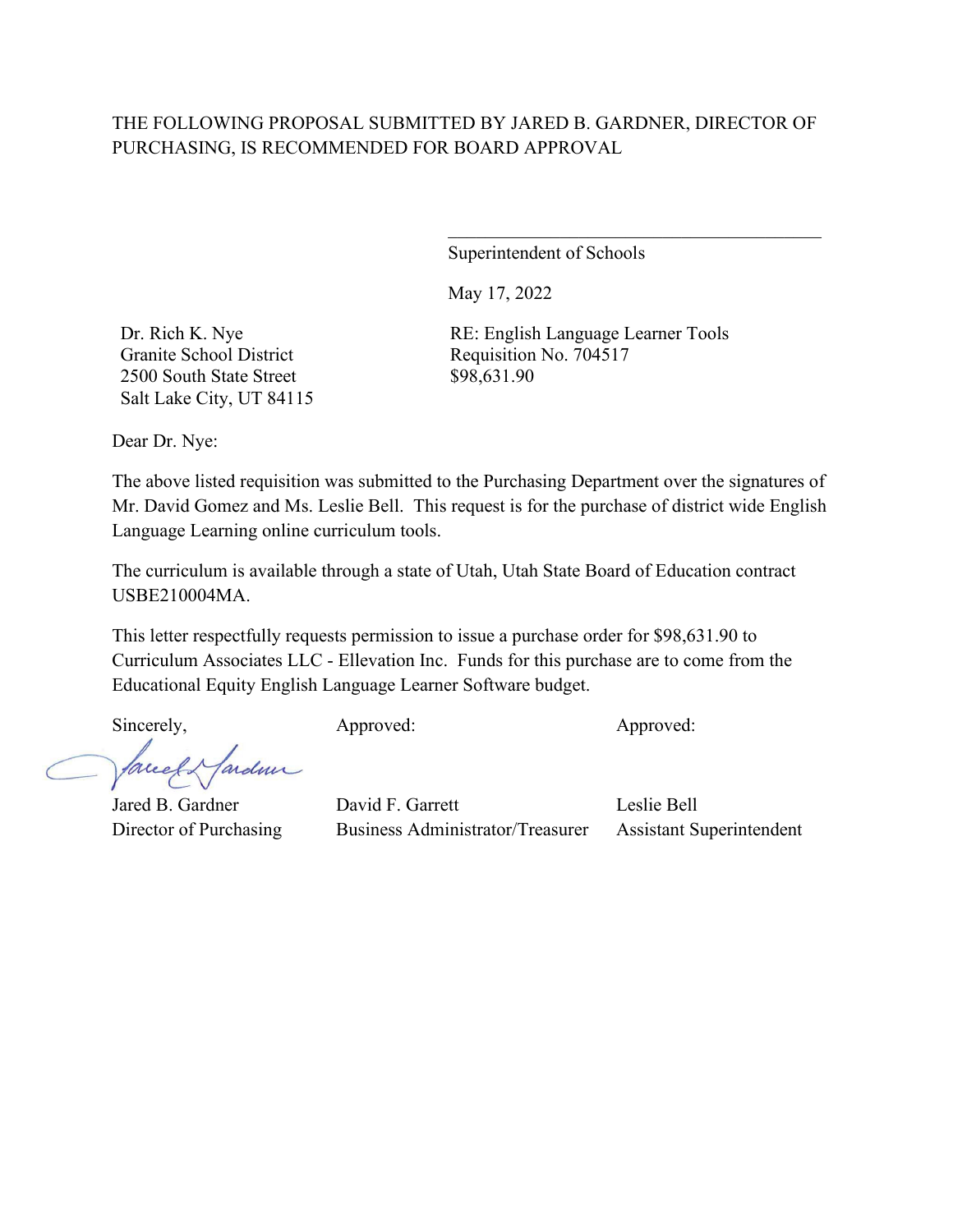Superintendent of Schools

 $\mathcal{L}_\text{max}$  , where  $\mathcal{L}_\text{max}$  and  $\mathcal{L}_\text{max}$ 

May 17, 2022

Dr. Rich K. Nye RE: ESL Endorsement Program Coordination 2500 South State Street Approximately \$94,350.00 Annually

Granite School District Services Salt Lake City, Utah 84115

Dear Dr. Nye:

The Purchasing Department received a request to conduct a procurement for professional services to coordinate the ESL Endorsement Program. The request was to enter into a one-year contract with four one-year renewal options.

The ESL (English as a Second Language) Endorsement program provides teachers with the opportunity to be ESL endorsed through a high quality and low cost program in a year's time. In collaboration with Weber State University, Granite School District offers the ESL endorsement program to certified teachers and administrators.

The Purchasing Department issued a Request for Proposals, which included specifications, to prospective vendors. The following is a result of the vendors with their scoring:

| Vendor                          | Score |
|---------------------------------|-------|
| <b>Bright Futures Education</b> | 94.8  |
| Vendor B                        | 78.5  |

Permission is requested to enter into a contract with Bright Futures Education. Annual cost will vary based on the number of teachers who obtain their ESL endorsements in any given year. The approximate annual cost is \$94,350.00 based on current enrollment numbers. Funds for this contract will be provided from the Title IIIA English Language Acquisition budget.

facely farden

Sincerely, Approved, Approved, Approved, Approved,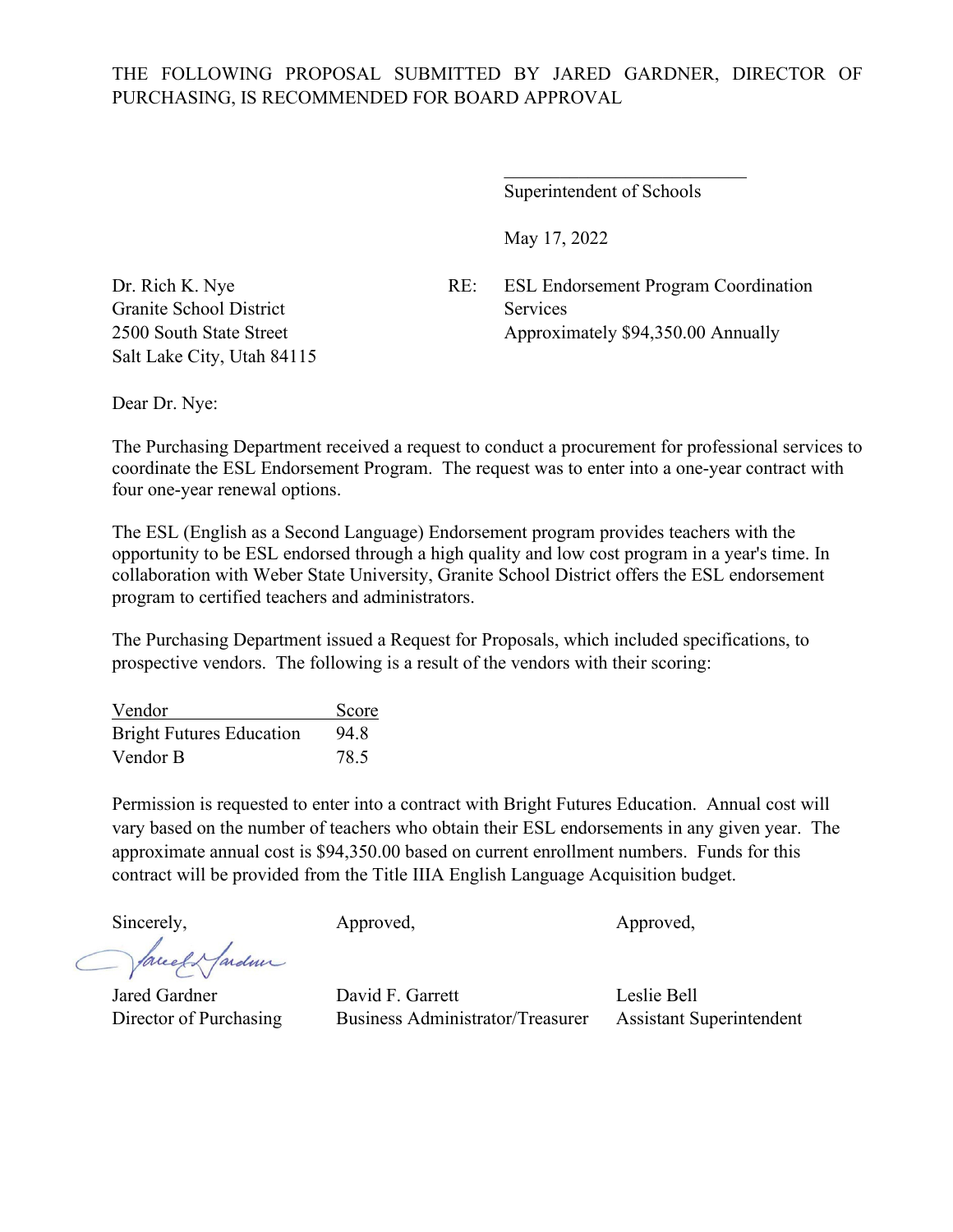$\overline{a}$ 

Superintendent of Schools

May 17, 2022

Dr. Rich K. Nye RE: Granger High Football Field

Granite School District Replacement 2500 South State Street \$700,984.00 Salt Lake City, Utah 84115

Dear Dr. Nye:

A request to conduct bidding to replace the football field artificial turf at Granger High School was submitted to the Purchasing Department by the Construction Department.

An Invitation For Bid, including specifications, was posted on-line at the Utah Public Procurement Place. Bid results are as follows:

| <b>Hellas Construction</b> | \$700,984.00 |
|----------------------------|--------------|
| FieldTurf USA Inc          | \$831,924.00 |

We respectfully request approval to issue a purchase order for \$700,984.00 to Hellas Construction for this project. Funds for this project are to come from the Capital Outlay Budget.

Sincerely, Approved: Approved: Approved: Approved:

facely farden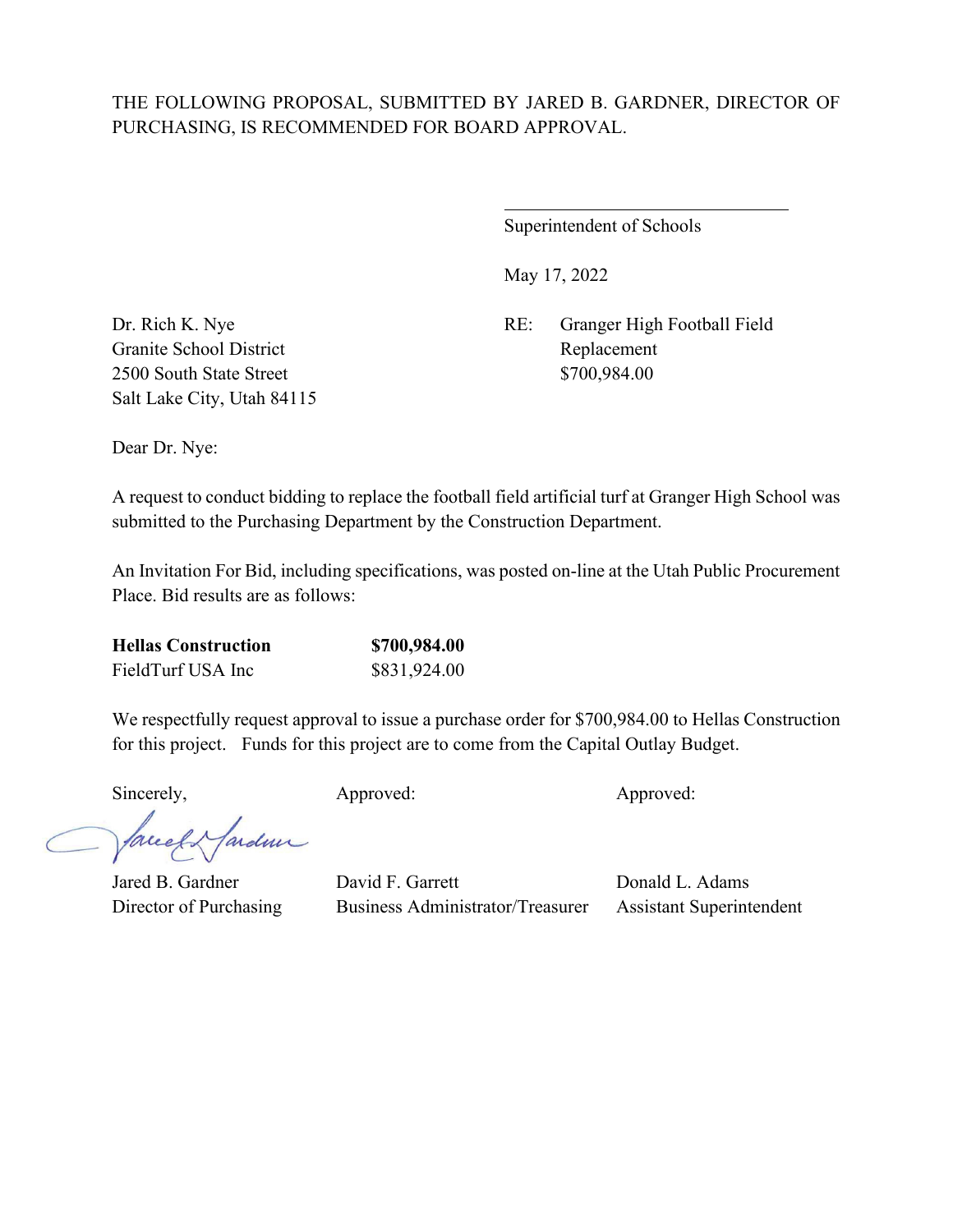Superintendent of Schools

May 17, 2022

Dr. Rich K Nye RE: Interactive Displays and Mounts Granite School District Redwood Elementary 2500 South State Street Requisition No. 704330

Salt Lake City, Utah 84115 \$88,279.80

Dear Dr. Nye:

The Purchasing Department received a request to purchase of interactive displays and mounts for Redwood Elementary. They would like to purchase a quantity of 20 Viewsonic touchscreens and a quantity of 20 Tilt Mounts. Labor and Materials is included in these costs.

Utilizing State of Utah Contract MA515, Bluum can provide the Redwood Elementary's need for updated technology for interactive classroom instruction.

We respectfully request the approval to issue a purchase order to Bluum for \$88,279.80. Funds for this expenditure will be coming from Land Trusts.

Sincerely, Approved, Approved, Approved,

fardme facely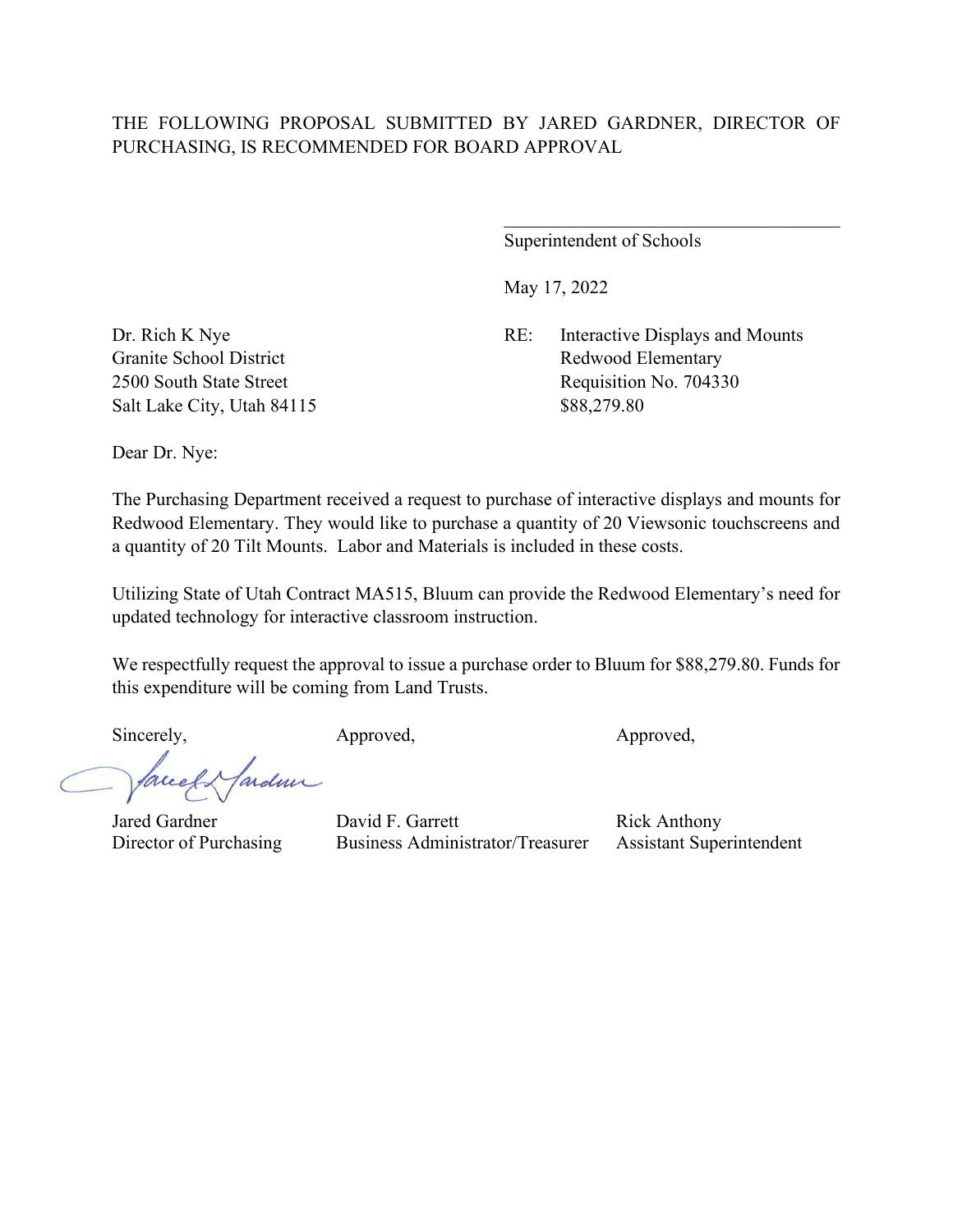Superintendent of Schools

May 17, 2022

Dr. Rich K. Nye RE: Purchase of Kubota Tractors Granite School District **for Custodial Services** for Custodial Services 2500 South State Street Requisition No. 704383

Salt Lake City, Utah 84115 \$68,143.44

Dear Dr. Nye:

The Purchasing Department has received a requisition signed by Mr. Rex Goudy and Mr. Donald L. Adams for the purchase of 4 each BX2380V-1 Kubota Tractors. The products are for the Granite School District Custodial Services Department.

These tractors are available from Bonneville Equipment under State Contract MA2187.

Permission is requested to issue a purchase order in the amount of \$68,143.44 to Bonneville Equipment. Funds for this expenditure are to come from the Custodial Services equipment budget.

Sincerely, Approved, Approved, Approved,

faceef farden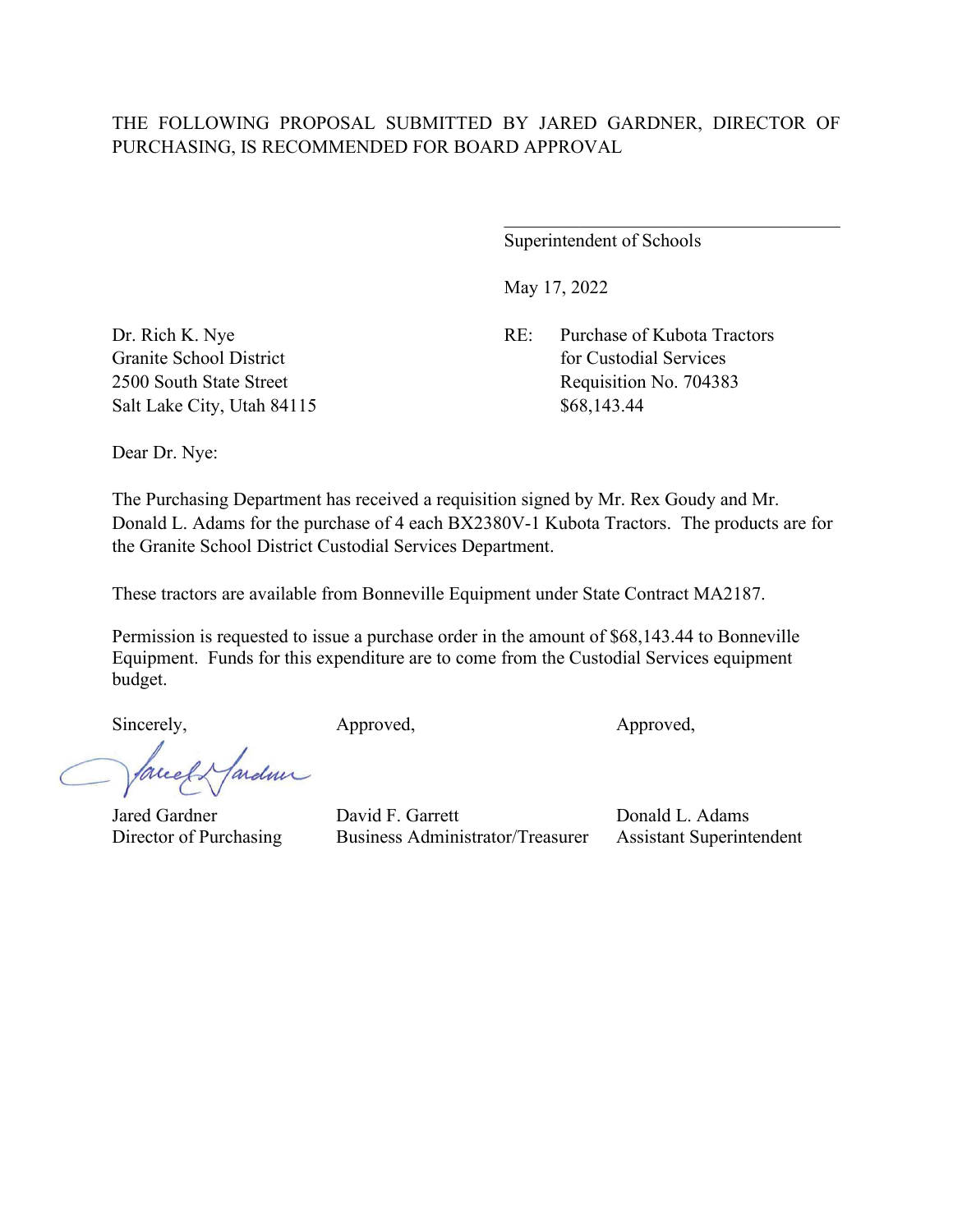Superintendent of Schools

May 17, 2022

Dr. Rich K. Nye RE: Purchase of F2690 Kubota Tractors Granite School District **for Custodial Services** for Custodial Services 2500 South State Street Requisition No. 704387

Salt Lake City, Utah 84115 \$54,836.72

Dear Dr. Nye:

The Purchasing Department has received a requisition signed by Mr. Rex Goudy and Mr. Donald L. Adams for the purchase of 2 each F2690 Kubota Tractors. The products are for the Granite School District Custodial Services Department.

These tractors are available from Bonneville Equipment under State Contract MA2187.

Permission is requested to issue a purchase order in the amount of \$54,836.72 to Bonneville Equipment. Funds for this expenditure are to come from the Custodial Services equipment budget.

Sincerely, Approved, Approved, Approved,

fardun auch-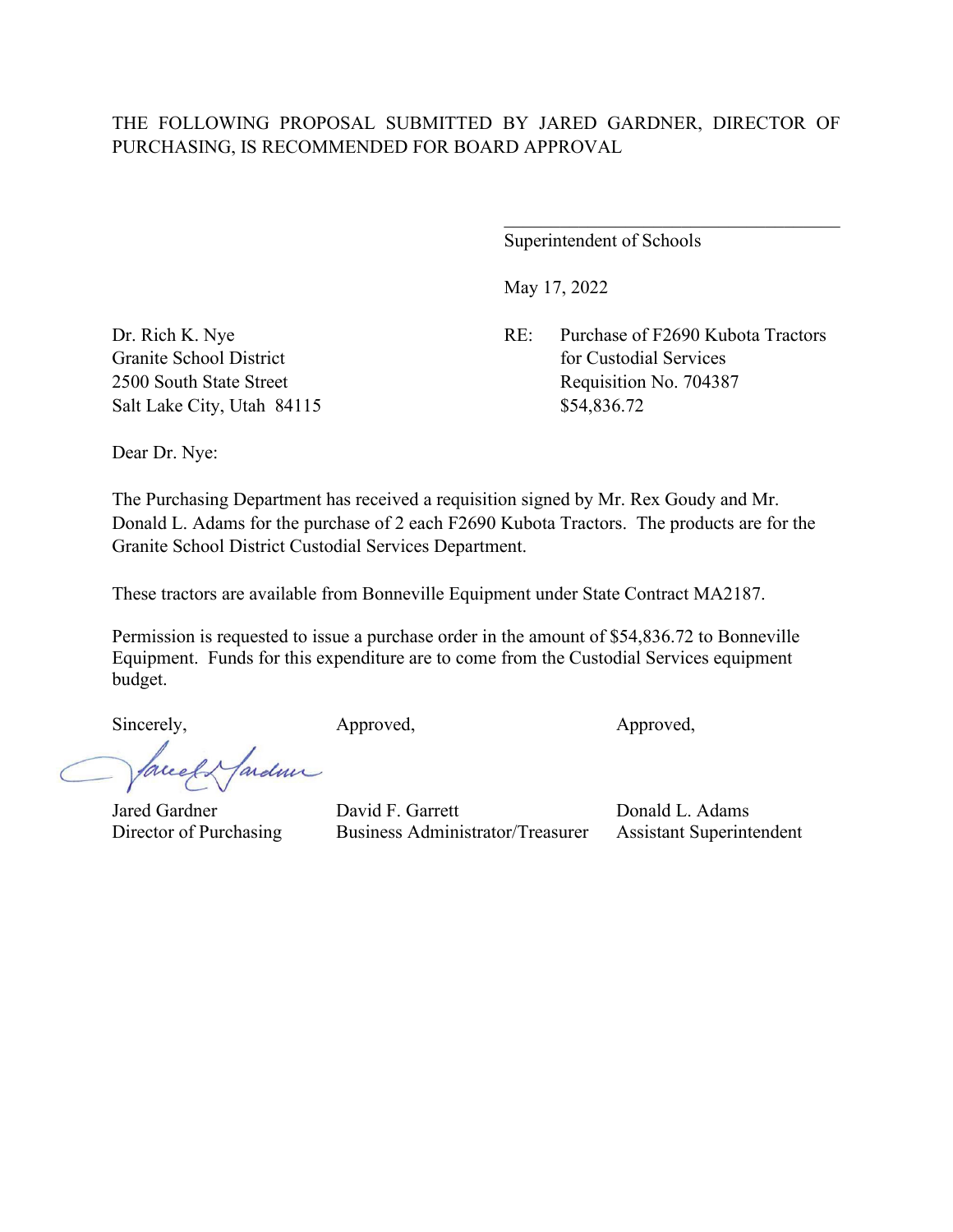Superintendent of Schools

May 17, 2022

Dr. Richard Nye RE: Maintenance Uniforms 2022-2023 Contract Granite School District \$85,000.00 - Estimated

 $\overline{\phantom{a}}$ 

2500 South State Street Salt Lake City, Utah 84115

Dear Dr. Nye:

The Purchasing Department received a request to conduct a procurement to provide a contract for the purchase of custodial and maintenance employees uniforms for the 2022-2023 school year with options to renew the contract for an additional four years if pricing and services are in keeping with the district's expectations.

The bid was posted on the Utah Public Procurement Place and seven vendors bid with one vendor being non-responsive. The bid consists of many different clothing options and sizes, so to award we used our best guess and created a scenario consisting of a couple shirt and pant combinations which result in the following totals. The actual orders will be affected by different product being purchased that will likely add cost due to material and size cost differences:

| Vendor                     | Total       |
|----------------------------|-------------|
| <b>Eagle Group Uniform</b> | \$65,228.43 |
| Aramark                    | \$77,547.38 |
| Skaggs                     | \$77,831.59 |
| City Apparel               | \$82,767.53 |
| <b>Bizwear</b>             | \$92,680.97 |
| <b>Macs Companies</b>      | \$94,597.85 |

Permission is requested to enter a contract with Eagle Group Uniform and to release an open purchase order in the amount of \$85,000.00 which is an estimate allowing for specific product choice and sizing. The actual total cost on the contract will fluctuate depending on the number of articles of clothing needed. Funds for this expenditure will come from the Maintenance Services budget.

ardmi facel

Sincerely, Approved, Approved, Approved,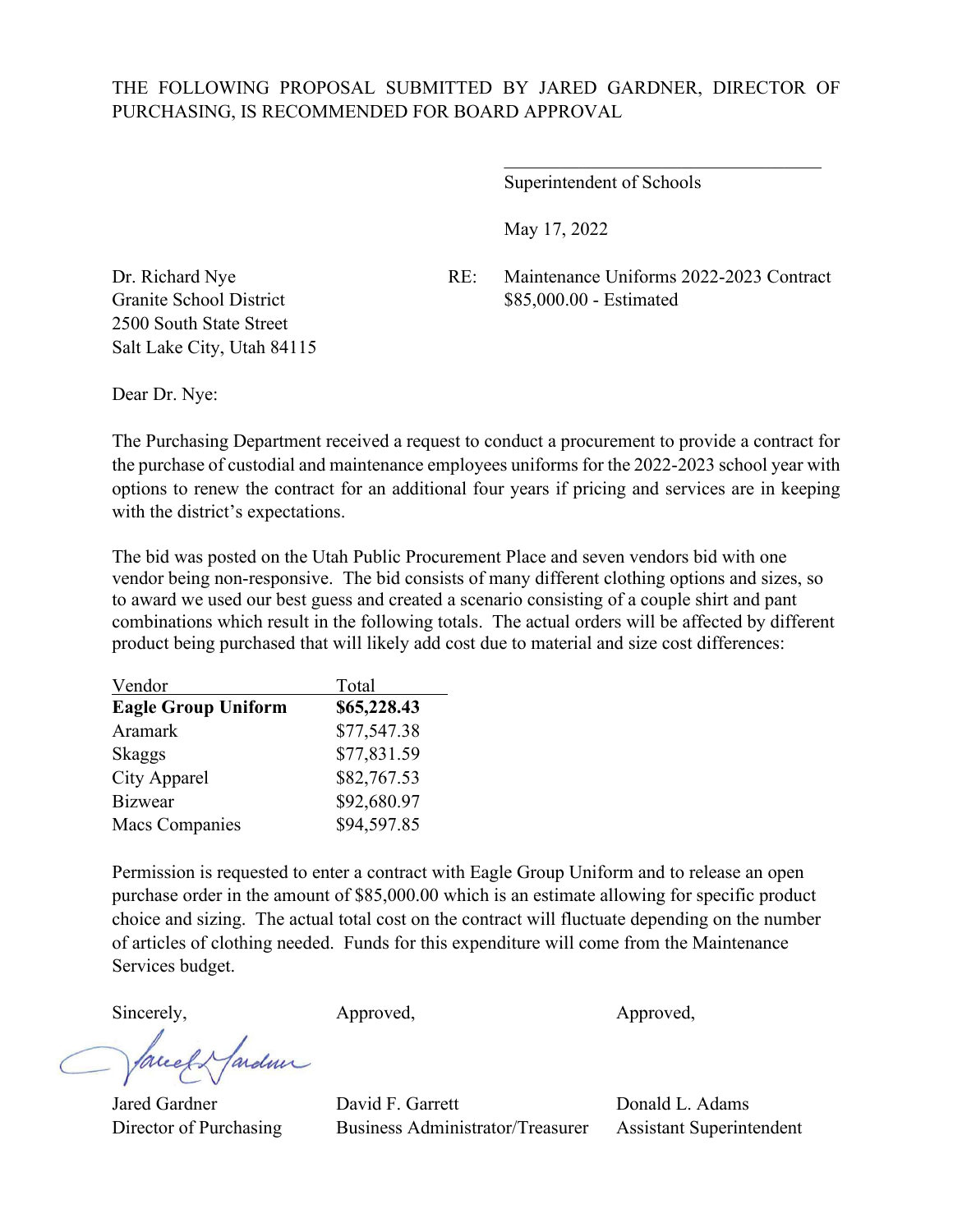Superintendent of Schools

May 17, 2022

Dr. Rich K. Nye RE: Purchase of Microrider Scrubbers Granite School District **for Custodial Services** for Custodial Services 2500 South State Street Requisition No. 704378

Salt Lake City, Utah 84115 \$62,888.00

Dear Dr. Nye:

The Purchasing Department has received a requisition signed by Mr. Rex Goudy and Mr. Donald L. Adams for the purchase of 8 each Stealth Microrider Scrubbers. The products are for the Granite School District Custodial Services Department.

These scrubbers are available from Hyko Supply under State Contract MA339.

Permission is requested to issue a purchase order in the amount of \$62,888.00 to Hyko Supply. Funds for this expenditure are to come from the Custodial Services equipment budget.

Sincerely, Approved, Approved, Approved,

facely farden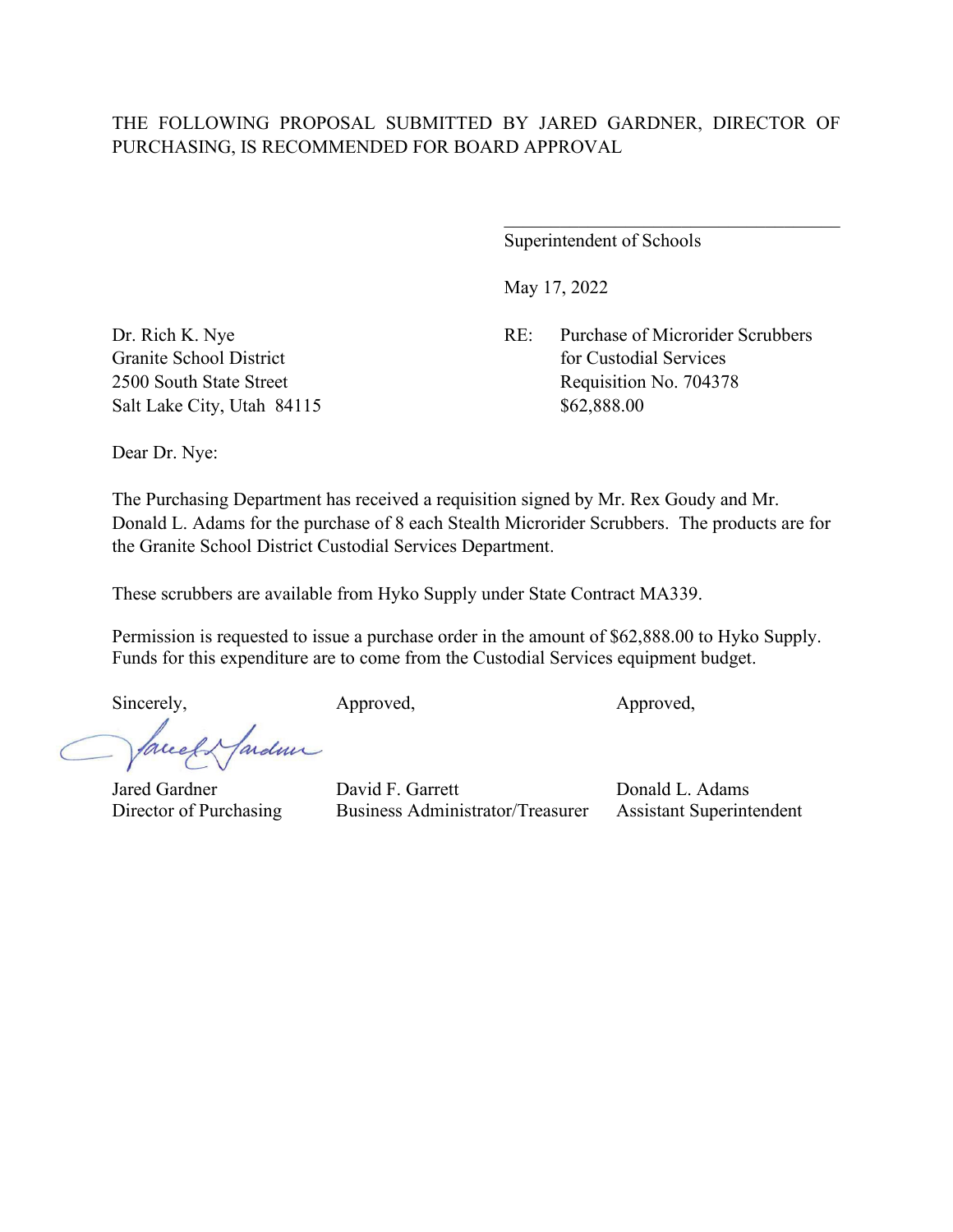$\overline{a}$ 

Superintendent of Schools

May 17, 2022

Dr. Rich K. Nye RE: Mobile Hotspots for Student Granite School District **Home Internet Service** 

2500 South State Street \$546,120.00 Salt Lake City, Utah 84115

Dear Dr. Nye:

The Purchasing Department received a request to purchase continued monthly service for mobile hotspots to provide student home internet service. The devices will be managed by the Educational Technology department and will be checked-out to students who lack access to the internet in their home.

Our department reviewed multiple options with Educational Technology and ultimately settled on a device and internet plan specifically focused to narrow the digital divide. The EmpowerED 2.0 program provides the hotspot and service for \$15.17 per month to qualifying schools/districts. This program is available to the district purchase under state of Utah contract MA-176. The agreement is for a two-year period. Monthly billing will total \$22,755.00, with a two-year total of \$546,120.00.

We respectfully request approval to contract with T-Mobile for the 1,500 hotspots service plans. Funds for this expenditure are to come from the Emergency Connectivity Federal funds.

Sincerely, Approved: Approved: Approved: Approved:

fardun facel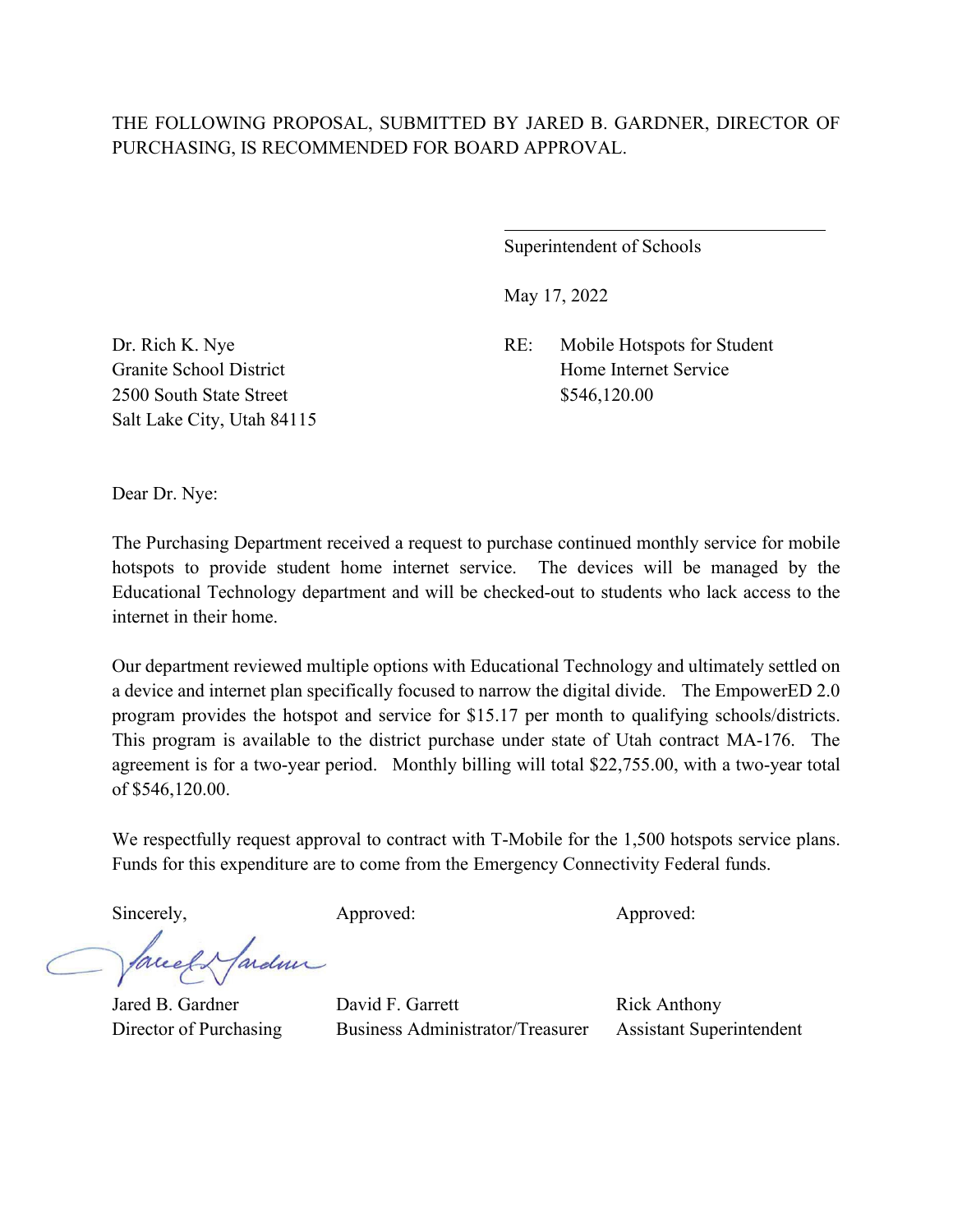Superintendent of Schools

\_\_\_\_\_\_\_\_\_\_\_\_\_\_\_\_\_\_\_\_\_\_\_\_\_\_

May 17, 2022

Dr. Rich K. Nye RE: Mobile Security Storage Units Granite School District Requisition No. 704362

2500 South State Street \$58,753.50 Salt Lake City, Utah 84115

Dear Dr. Nye:

The Purchasing Department has received a requisition signed by Ms. Dana Adams and Mr. David Garrett requesting the purchase of 50 new mobile storage units to be used at the Child Nutrition Central Kitchen.

Invitations to Bid, which included specifications, were sent to prospective vendors. The results are as follows:

| <b>William P Peterson Associates</b> | \$58,753.50 |
|--------------------------------------|-------------|
| Technology International             | \$59,190.00 |
| <b>Burkett Restaurant Equipment</b>  | \$60,134.00 |
| Food Service Supply                  | \$60.741.00 |
| <b>Standard Industries</b>           | \$60,978.50 |
| Douglas Food Stores                  | \$62,394.00 |
| Pasco Brokerage                      | \$63,427.50 |
| <b>CKEPUSA</b>                       | \$64,377.50 |
| <b>School Specialty</b>              | \$72,001.50 |
| Restaurant & Store                   | \$80,000.00 |
| WW Grainger                          | \$82,647.00 |

Permission is requested to issue a purchase order to William P Peterson Associates for the amount of \$58,753.50. Funds for this expenditure are to come from the Child Nutrition Budget.

facely farden

Jared B. Gardner David F. Garrett

Sincerely,  $\qquad \qquad \text{Approved:}$ 

Director of Purchasing Business Administrator/Treasurer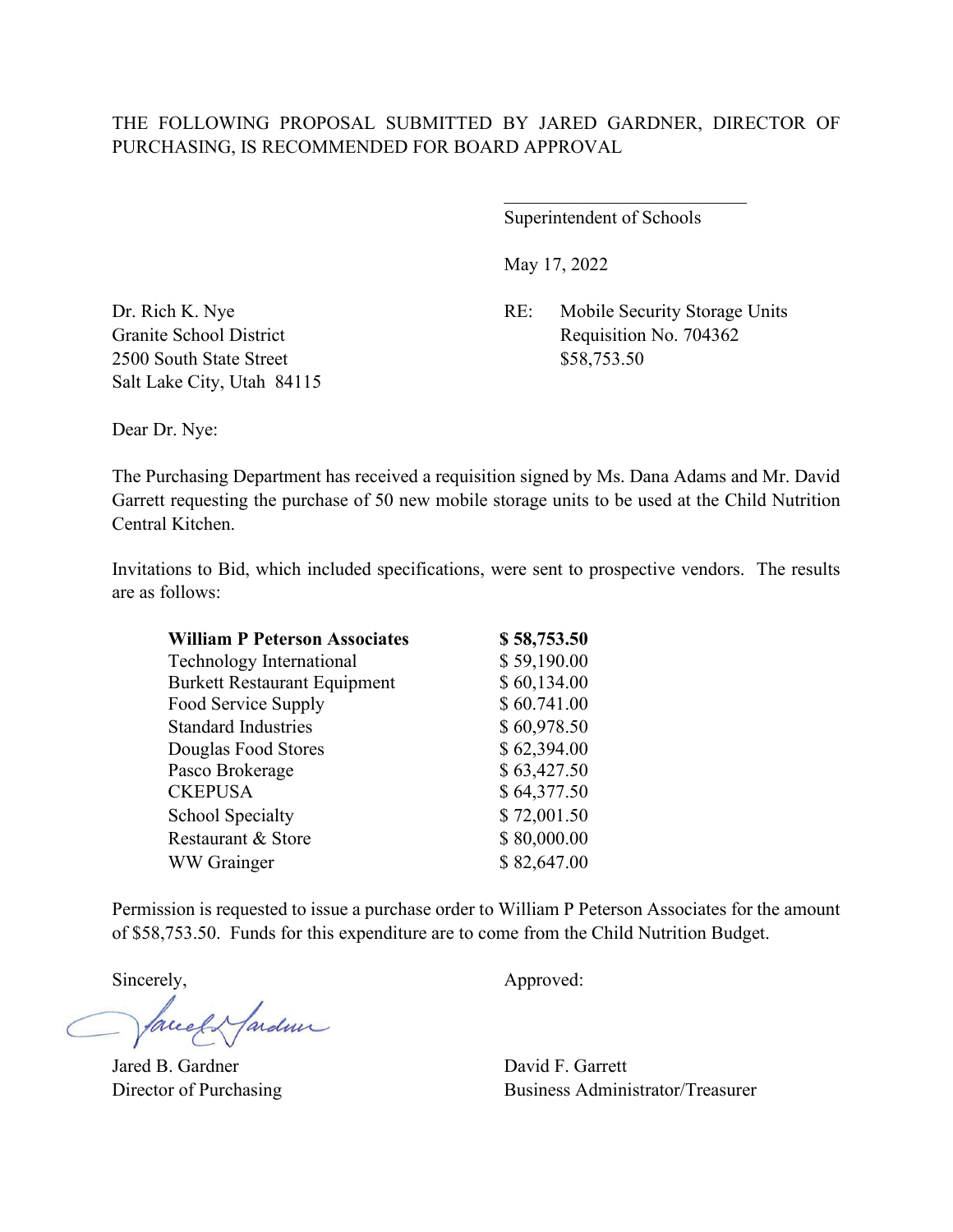Superintendent of Schools

May 17, 2022

Dr. Rich K Nye RE: Modular Furniture Granite School District Granger High Salt Lake City, Utah 84115 \$77,506.00

2500 South State Street Requisition No. 704396

Dear Dr. Nye:

The Purchasing Department received a request to purchase modular furniture for Granger High's classrooms. They would like to purchase a combination of tables and chairs that include adjustable student desks, modular tables, and nylon gliding chairs.

Utilizing State of Utah Contract MA667, Edutek can provide updated student furniture for Granger High. The purpose of this update is to create moveable and accommodating learning spaces that will make classroom instruction more dynamic and functional.

We respectfully request the approval to issue a purchase order to Edutek for \$77,506.00. Funds for this expenditure will be coming from ESSER II funding.

Sincerely, Approved, Approved, Approved,

faceef & farden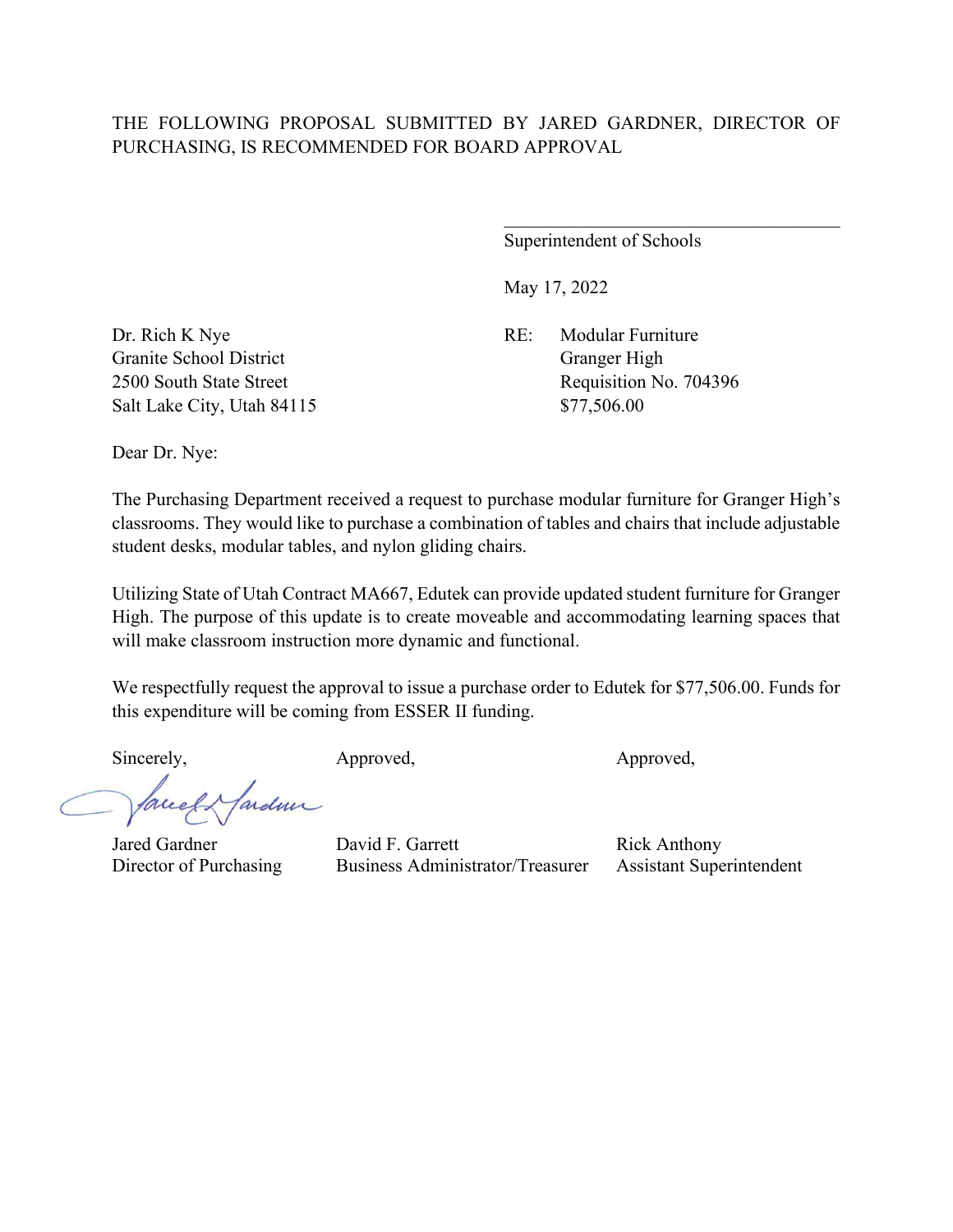Superintendent of Schools

May 17, 2022

Dr. Rich K Nye RE: Modular Furniture Granite School District Kearns High School Salt Lake City, Utah 84115 \$131,880.48

2500 South State Street Requisition No. 704311

Dear Dr. Nye:

The Purchasing Department received a request to purchase modular furniture for Kearns High's classrooms. They would like to purchase a combination of tables and chairs that include white marker board desks, adjustable student desks, and nylon gliding chairs.

Utilizing State of Utah Contract MA667, Edutek can provide updated student furniture for Kearns High. The purpose of this update is to create moveable and accommodating learning spaces that will make classroom instruction more dynamic and functional.

We respectfully request the approval to issue a purchase order to Edutek for \$131,880.48. Funds for this expenditure will be coming from ESSER II.

Sincerely, Approved, Approved, Approved,

facely farden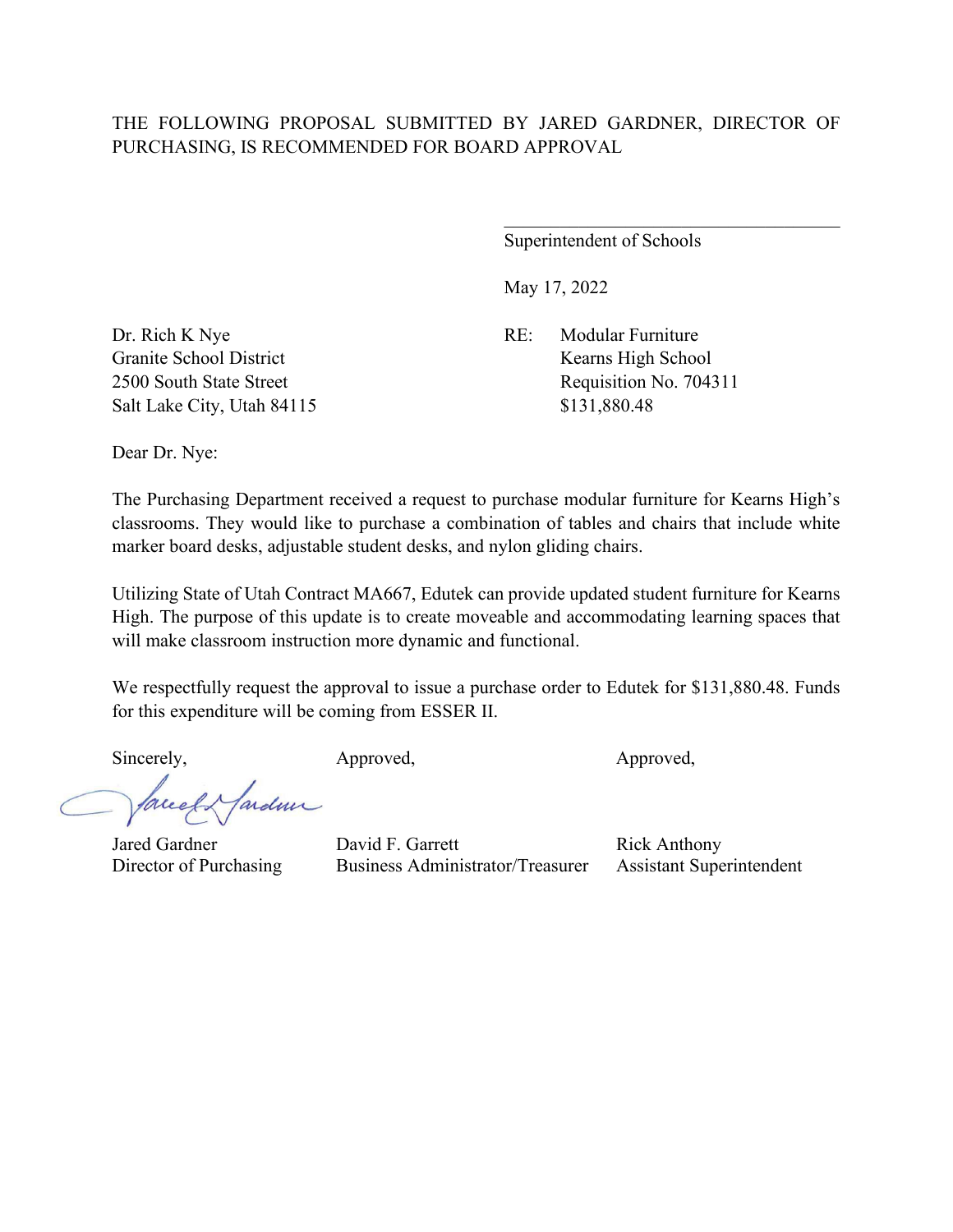$\overline{a}$ 

Superintendent of Schools

May 17, 2022

Dr. Rich K. Nye RE: Security Camera Equipment Granite School District Requisition No.704318

2500 South State Street \$52,256.13 Salt Lake City, Utah 84115

Dear Dr. Nye:

The above listed requisition was submitted to the Purchasing Department over the signatures of Mr. Rex Goudy and Mr. Donald Adams. This request is for the purchase of 20 panoramic multisensor cameras, 19 multi-directional cameras, 24 outdoor cameras, mounts and domes for West Lake Jr. High.

The cameras are available from Utah Yamas Controls on state contract #MA-3073.

We respectfully request approval to issue purchase orders to Utah Yamas Controls in the total amount of \$52,256.13. Funds for this expenditure are to come from the Support Services budget.

Sincerely, Approved: Approved: Approved: Approved:

fareel Hardmir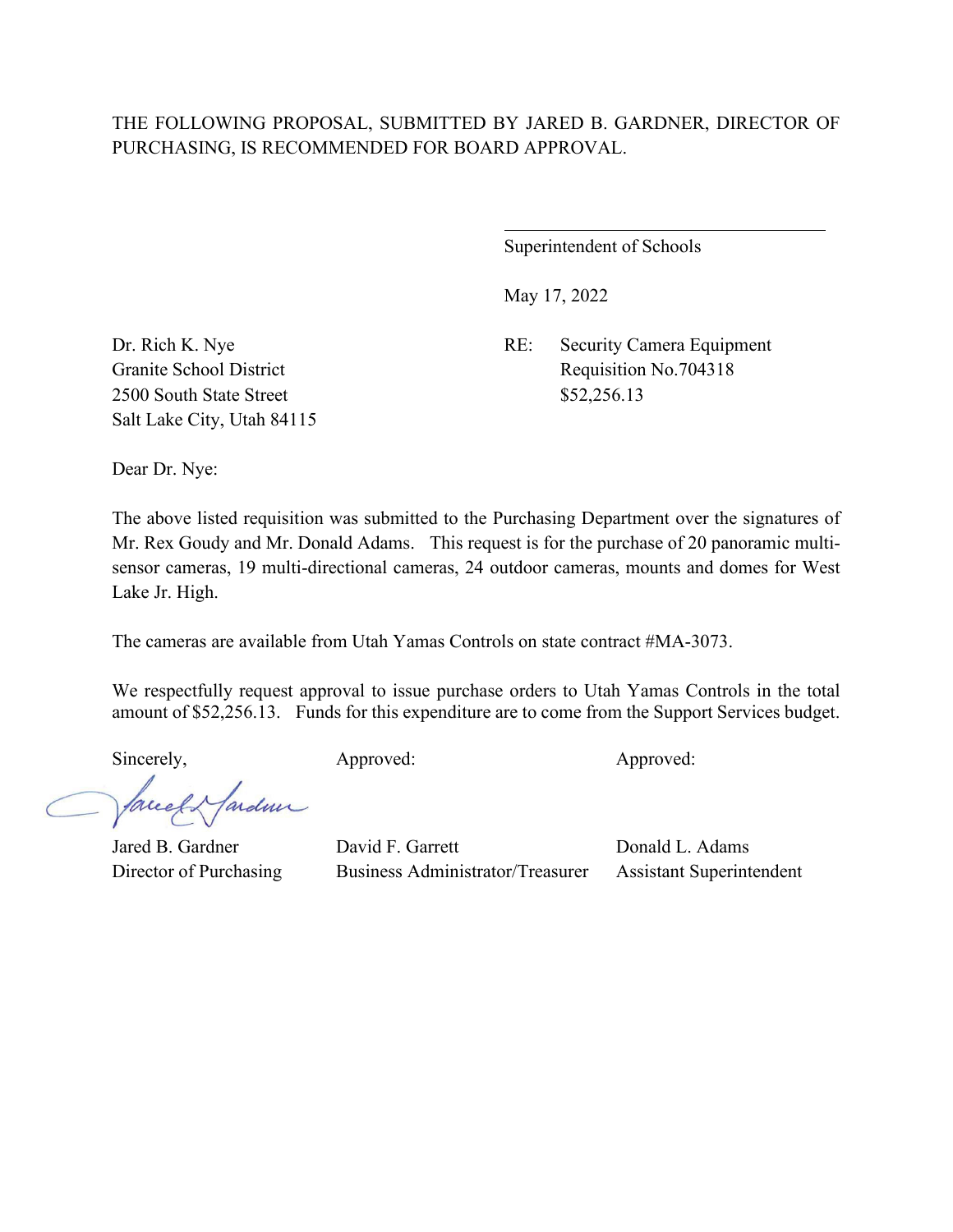$\overline{a}$ 

Superintendent of Schools

May 17, 2022

Dr. Rich K. Nye RE: Cottonwood High Auditorium Sound

Granite School District System Upgrade 2500 South State Street \$438,156.00 Salt Lake City, Utah 84115

Dear Dr. Nye:

A request to conduct bidding to upgrade the auditorium sound system at Cottonwood High School was submitted to the Purchasing Department by the Construction Department.

An Invitation For Bid, including specifications, was posted on-line at the Utah Public Procurement Place. Bid results are as follows:

**Performance Audio LLC \$438,156.00**

We respectfully request approval to issue a purchase order for \$438,156.00 to Performance Audio LLC for this project. This bid amount has been determined to be reasonable by the Support Services Department and within the budget. Funds for this project are to come from the Capital Outlay Budget.

Sincerely, Approved: Approved: Approved: Approved:

fardner facel